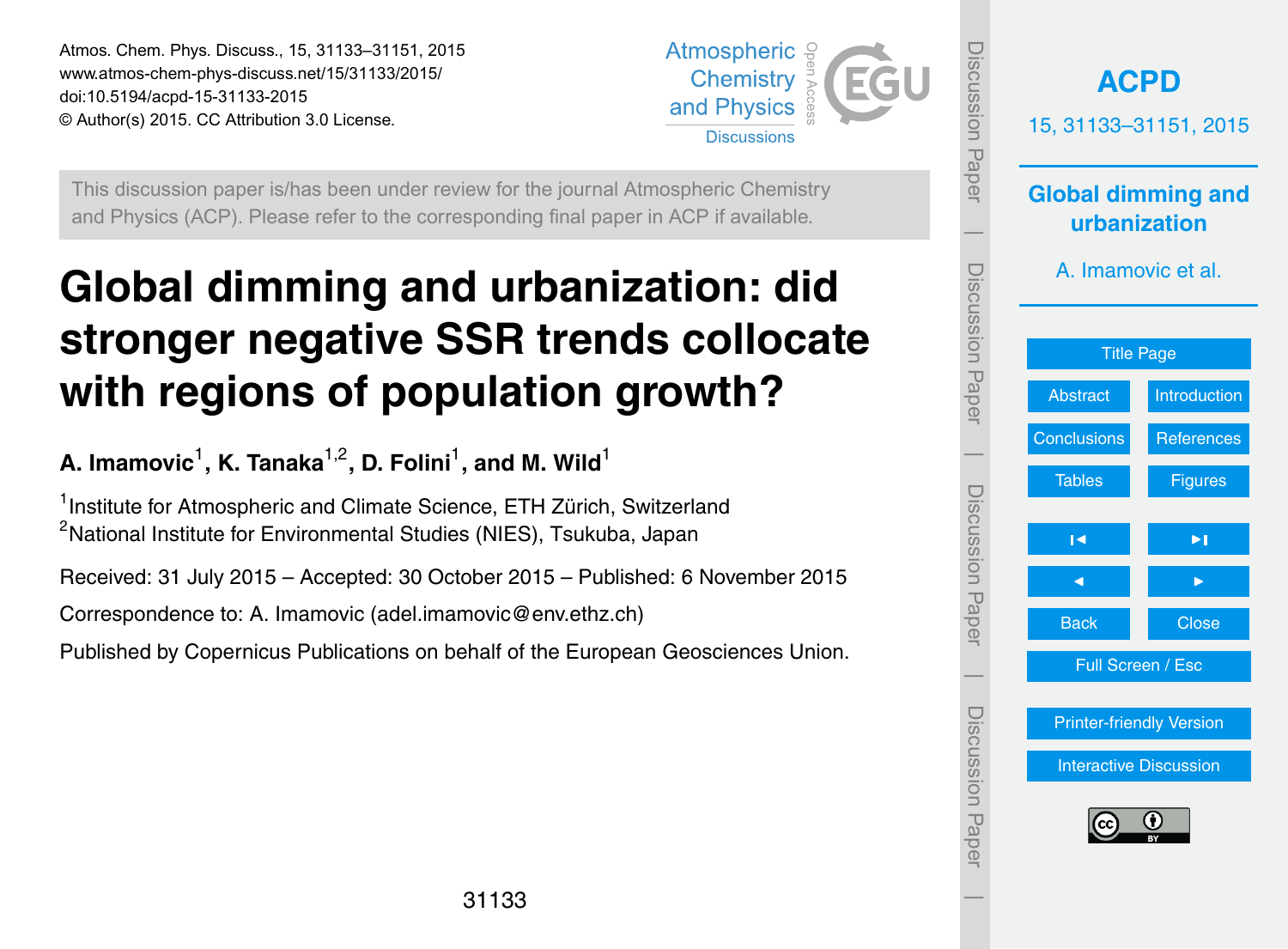# <span id="page-1-0"></span>**Abstract**

Global dimming refers to the decrease in surface solar radiation (SSR) observed from the 1960s to the 1980s at different measurement sites all around the world. It is under debate whether anthropogenic aerosols emitted from urban areas close to the mea-<sup>5</sup> surement sites are mainly responsible for the dimming. In order to assess this urbanization impact on SSR, we use spatially explicit population density data of 0.08◦ resolution to construct population indices (PI) at 157 high data quality sites. Our study extends previous population-based studies by incorporating distance-weighting as a simple aerosol diffusion model. We measured urbanization in the surrounding of a site as <sup>10</sup> the PI change form 1960 to 1990 and found no negative correlation with the corresponding SSR trends from 1964 to 1989 for the 92 sites in Europe and Japan. For the 39 sites in China the correlation coefficients are significant at the 5 % level and reach

around −0.35, while for the 26 remaining Asian, mostly Russian sites the correlation coefficients reach around −0.55 at the 1 % significance level. Results are similar, when <sup>15</sup> the absolute levels of PIs are taken as an indicator for urbanization. Our findings call into question the existence of an urbanization effect for the sites in Europe and Japan, while such an effect cannot be ruled out for the sites in Asia, especially in Russia.

## **1 Introduction**

Surface solar radiation (SSR) is the sum of direct and diffuse solar radiation incident <sup>20</sup> at the surface of the Earth. Systematic and widespread pyranometer-based measurements of SSR started in the mid-twentieth century and were compiled in databases [s](#page-10-0)uch as the Global Energy Balance Archive (GEBA) at ETH Zürich [\(Gilgen and](#page-10-0) [Ohmura,](#page-10-0) [1999\)](#page-10-0). From the 1960s to the 1980s the SSR underwent a prominent negative trend which became known as the global dimming [\(Ohmura and Lang,](#page-11-0) [1989\)](#page-11-0). It <sup>25</sup> was first discovered at sites in Europe and later worldwide [\(Gilgen et al.,](#page-10-0) [1998\)](#page-10-0). The average SSR trend estimates (in Wm<sup>-2</sup> decade<sup>-1</sup>) for global land sites during that pe-

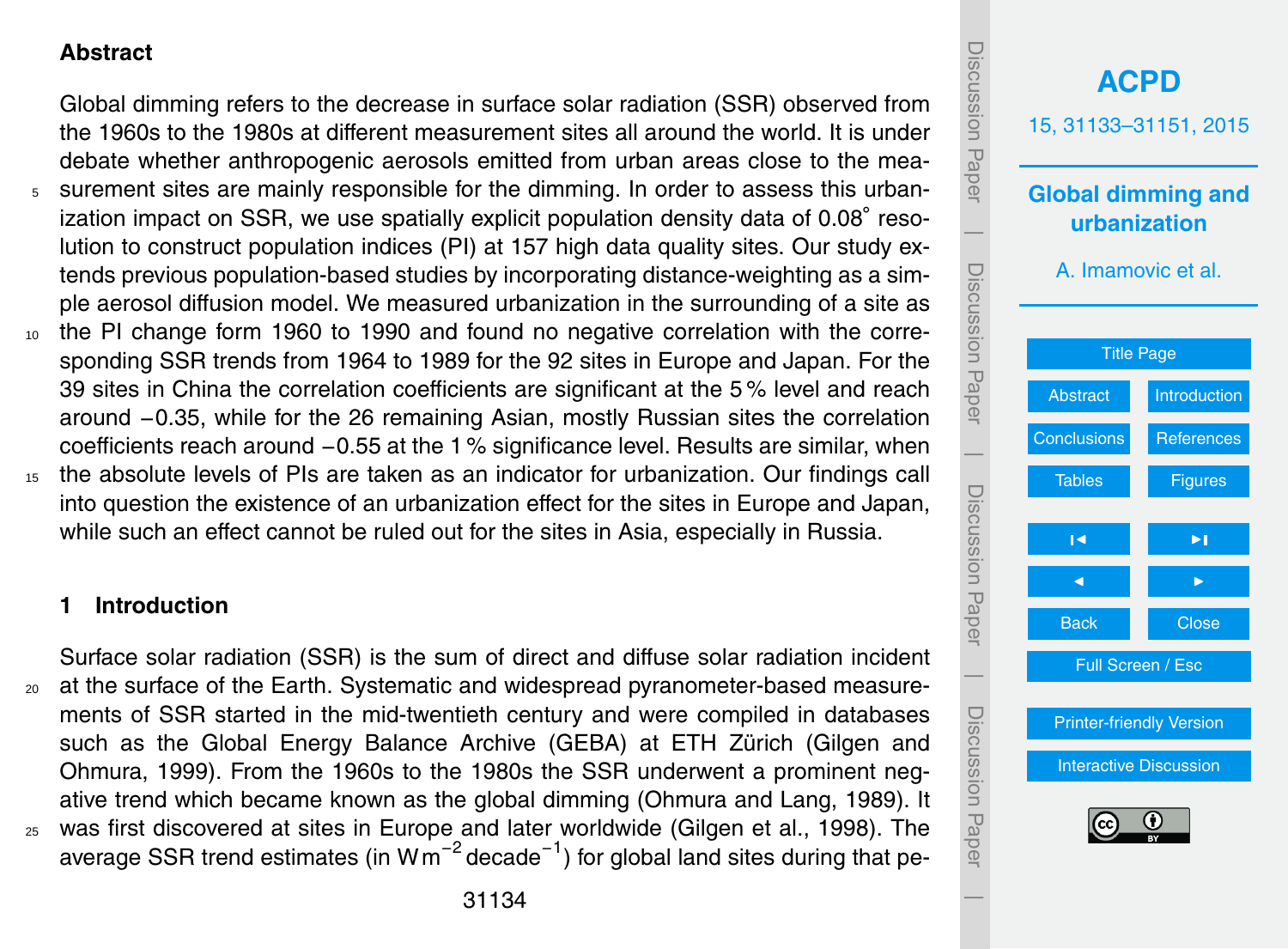<span id="page-2-0"></span>riod range between −2.3 [\(Liepert,](#page-11-0) [2002\)](#page-11-0) and −5.1 [\(Stanhill and Cohen,](#page-11-0) [2001\)](#page-11-0). A more detailed overview of trend estimates can be found in Table 1 of the review by [Wild](#page-11-0) [\(2009\)](#page-11-0). The negative trends started to reverse generally in the 1980s and marked the beginning of a global brightening [\(Wild et al.,](#page-12-0) [2005\)](#page-12-0). This study focuses on the time <sup>5</sup> period from the 1960s to the 1980s, which we refer to as the dimming period.

It is not completely understood what caused the global dimming. Apart from an increasing cloudiness, one of the most prominent explanations is an increasing aerosol optical depth (AOD) caused by rising global anthropogenic aerosol emissions from the 1960s to the 1980s. Simultaneous and systematic measurements of SSR/AOD

- <sup>10</sup> or SSR/cloudiness during the dimming period are scarce. A few studies available deliver regionally dependent findings: for example [Ohmura](#page-11-0) [\(2009\)](#page-11-0) showed for five sites in Europe and Japan with simultaneous measurement of SSR and AOD that the aerosol direct and indirect effects are equally responsible for changing SSR. [Norris and Wild](#page-11-0) [\(2007\)](#page-11-0) used clear sky data and found that the cloud cover effects are
- <sup>15</sup> insignificant for the dimming over Europe. In contrast to the sites in Europe, [Liley](#page-11-0) [\(2009\)](#page-11-0) used lidar-based measurements and showed that the AOD contributions to the dimming in New Zealand are insignificant; from record of sunshine hours an increasing cloudiness was inferred and shown to be more consistent with the observed SSR pattern. This consistency was also found in Japan [\(Stanhill and Cohen,](#page-11-0) [2008\)](#page-11-0).

<sup>20</sup> Speculations have arisen that global dimming is only due to local pollution sources (i.e. a growing city or an industry plant) near the measurement sites and not a larger scale phenomenon [\(Alpert and Kishcha,](#page-10-0) [2008\)](#page-10-0). This idea of nearby settlements affecting atmospheric measurements is commonly referred as the *urbanization* effect. However, even if aerosols had a significant impact on SSR trends, it is not clear how

 $25$  far the effect persists, i.e. whether the proximity to an aerosol emission source determined the dimming trends. Due to the lack of fine-scale emission data, an estimate of urbanization was restricted to the use of proxy data, from which aerosol emissions could be inferred. Early approaches therefore used data on population to assess po-

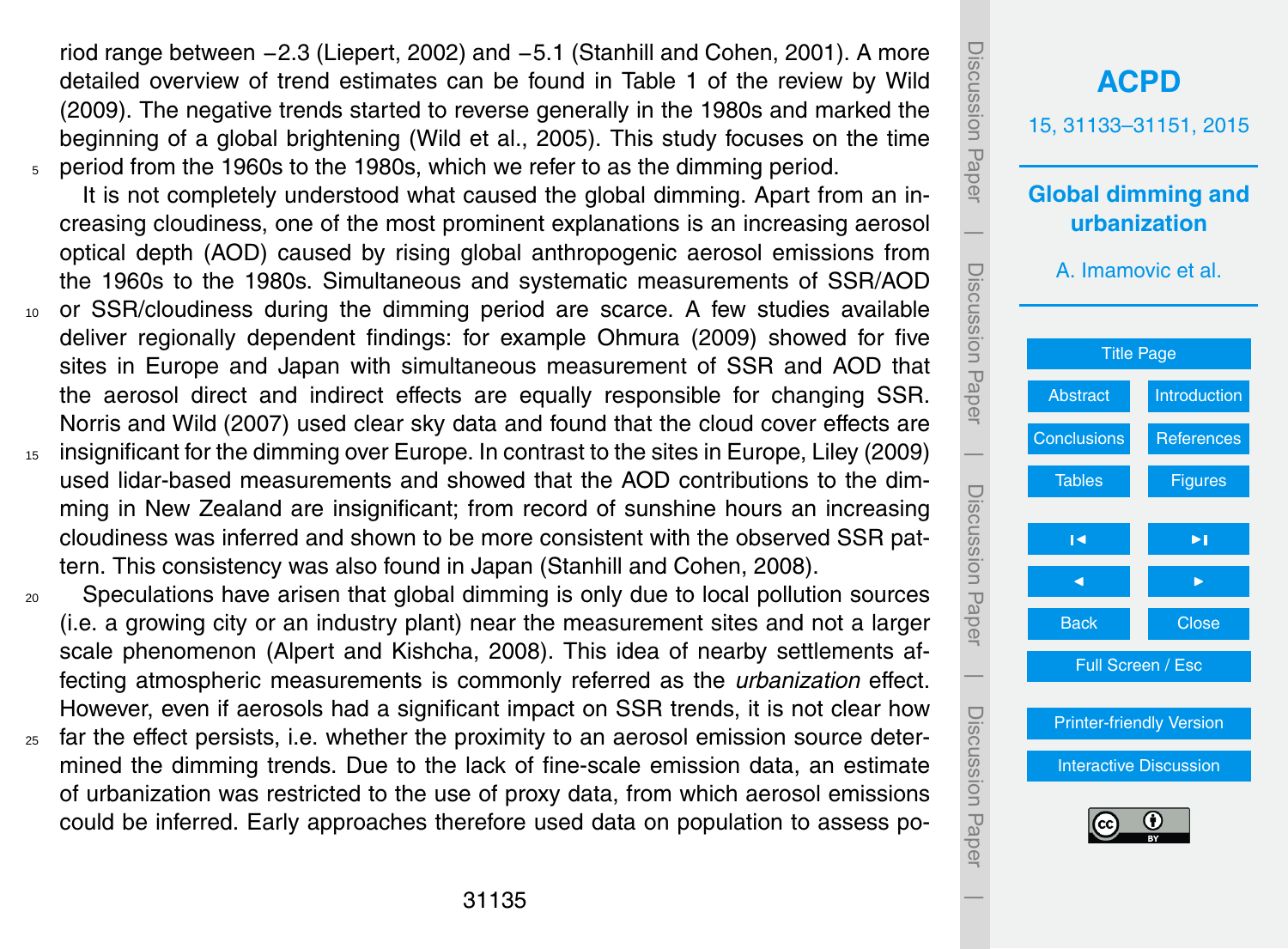<span id="page-3-0"></span>tential urbanization impacts on single sites, implicitly assuming that more people lead to more emissions and hence a stronger urbanization impact.

[Gilgen et al.](#page-10-0) [\(1998\)](#page-10-0) found the sites with the strongest dimming to be concentrated [w](#page-11-0)ithin the populated regions of the northern hemispheric mid-latitudes. [Stanhill and](#page-11-0)

- <sup>5</sup> [Cohen](#page-11-0) [\(2001\)](#page-11-0) found no significant correlation between the SSR measured at 854 sites in the years 1958, 1965, 1975, 1985 and 1992 and the corresponding population den[s](#page-10-0)ities in the one degree ( $\simeq$  100 km) grid surrounding these sites in the year 2000. [Alpert](#page-10-0) [and Kishcha](#page-10-0) [\(2008\)](#page-10-0) calculated the SSR trends 1964–1989 for 317 sites worldwide and compared them against the respective population density in the one degree cell sur-
- <sup>10</sup> rounding the measurement site in the year 2000. They found a significant dimming only in the group of GEBA sites surrounded by a cell with a population density greater than 10 km<sup>-2</sup> and a significant correlation between the strength of dimming and the population density in the year 2000. The group of sites in rural areas was found to have undergone an insignificant change in SSR. A more recent, but alternative approach <sup>15</sup> by [Wang et al.](#page-11-0) [\(2014\)](#page-11-0) using night-time light data of the year 2000 came to opposite
- conclusions. Their analysis of 105 pairs of urban-rural sites that were less than two degrees ( $\simeq$  200 km) apart showed that the geographic proximity to an urban area had small impact on both mean and trend of SSR.

The role of urbanization in affecting SSR during the global dimming period has re-<sup>20</sup> mained an open question. In particular, it is not clear whether or not the population growth in the surroundings of a site adequately explains the global dimming. This study tackles this question by using a finer spatially explicit population data set ( $\Delta x \approx 10$  km) to devise a population index (PI). The PI of a site is the weighted mean of the population density within a radius of 500 km from the site (Sect. [2\)](#page-4-0). We extend the previ-

<sup>25</sup> ous approaches that used unweighted data on population [\(Stanhill and Cohen,](#page-11-0) [2001;](#page-11-0) [Alpert and Kishcha,](#page-10-0) [2008\)](#page-10-0) in the following ways. The SSR trends from 1964 to 1989 of 157 high quality GEBA sites in Asia, Europe and Japan are compared against (a) the PI changes from 1960 to 1990, (b) the PI in 2000 and (c) the unweighted population density in the 0.08◦ cell containing the site in the year 2000. The third approach is

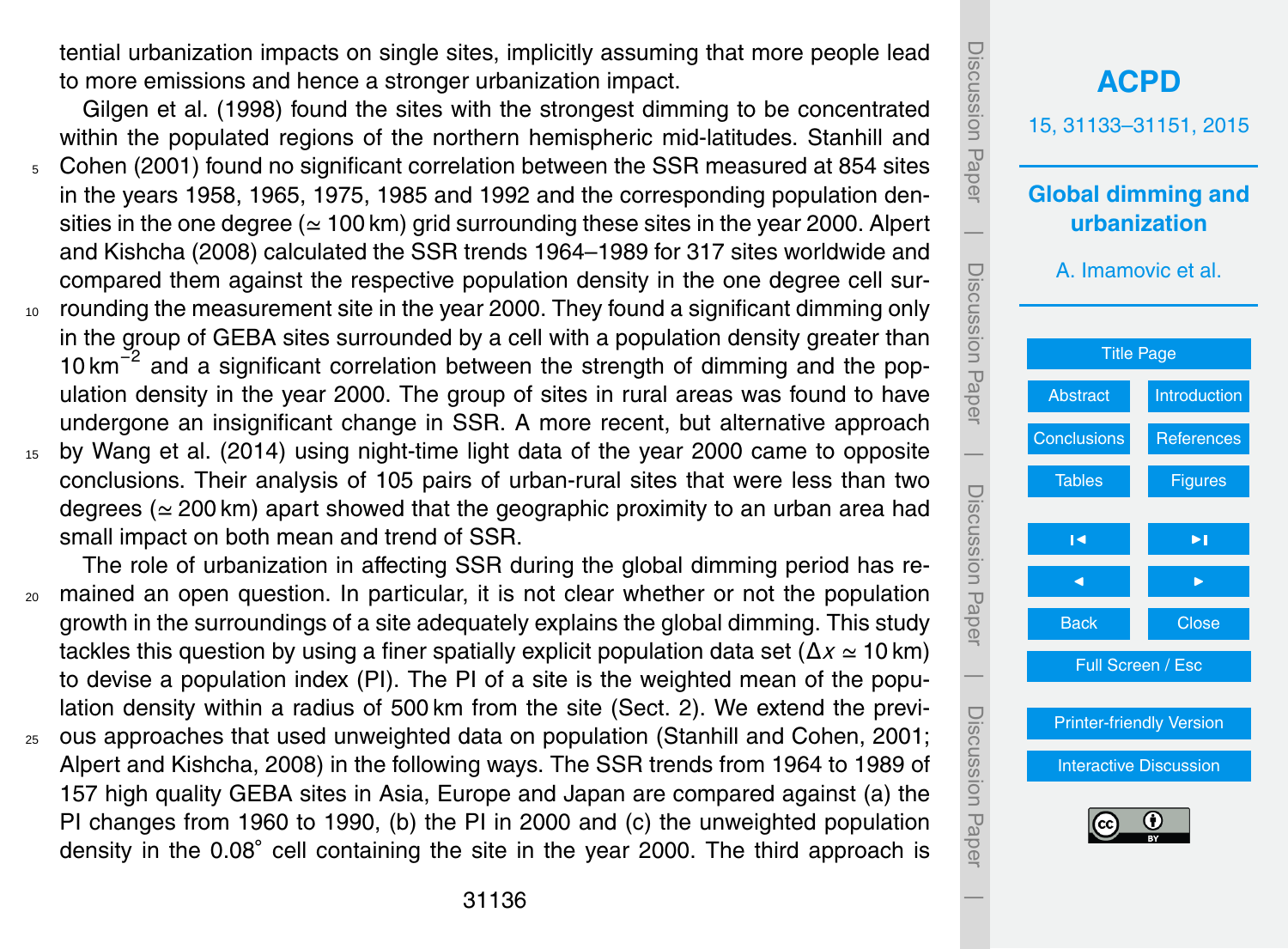<span id="page-4-0"></span>[m](#page-11-0)ethodologically consistent with previous studies [\(Alpert and Kishcha,](#page-10-0) [2008;](#page-10-0) [Stanhill](#page-11-0) [and Cohen,](#page-11-0) [2001\)](#page-11-0), as argued in Sect. [3.](#page-6-0) In doing so, we attempt to answer the question whether the sites considered in this study show a correlation between SSR trends and PI changes from 1960 to 1990 or a correlation between SSR trends and absolute <sup>5</sup> levels of PI in the year 2000. With our analysis, we aim to contribute to the debate on whether global dimming is influenced by urbanization.

# **2 Data and methods**

# **2.1 Surface solar radiation**

Data on annual average SSR since the 1960s were taken from the GEBA. Measure-<sup>10</sup> ment error estimates for annual mean SSR are 2 % [\(Gilgen and Ohmura,](#page-10-0) [1999\)](#page-10-0). We [s](#page-11-0)elected the same high quality sites as used in the model data comparison by [Skeie](#page-11-0) [et al.](#page-11-0) [\(2011\)](#page-11-0) and retained sites with at least 15 SSR annual averages in each 20-year time frame from 1960 to 1990. This was fulfilled by 65 sites in Asia, 47 sites in Europe, and 45 sites in Japan. Their geographic distribution is shown in Fig. 1. For every GEBA <sup>15</sup> [s](#page-10-0)ite, the SSR trend for the period 1964–1989, i.e. the same period as used by [Alpert](#page-10-0) [and Kishcha](#page-10-0) [\(2008\)](#page-10-0), was estimated using a bi-square regression.

## **2.2 Population data and the population index**

We used the global population density data of the History Database of the Global Environment (HYDE), which is available at a spatial resolution of approximately 20 0.08 $\degree$  ( $\simeq$  10 km) and a temporal resolution of ten years for the years *t* = 1960, 1970, 1980, 1990 and 2000. Error estimates for population density per grid cell are  $\pm 1\%$ [\(Klein Goldewijk et al.,](#page-10-0) [2010\)](#page-10-0).

In order to compare the surroundings of different GEBA sites, we converted the two dimensional population distribution around single sites into PI values. The PI is the <sup>25</sup> weighted mean of the population density distribution within a radius of 500 km from

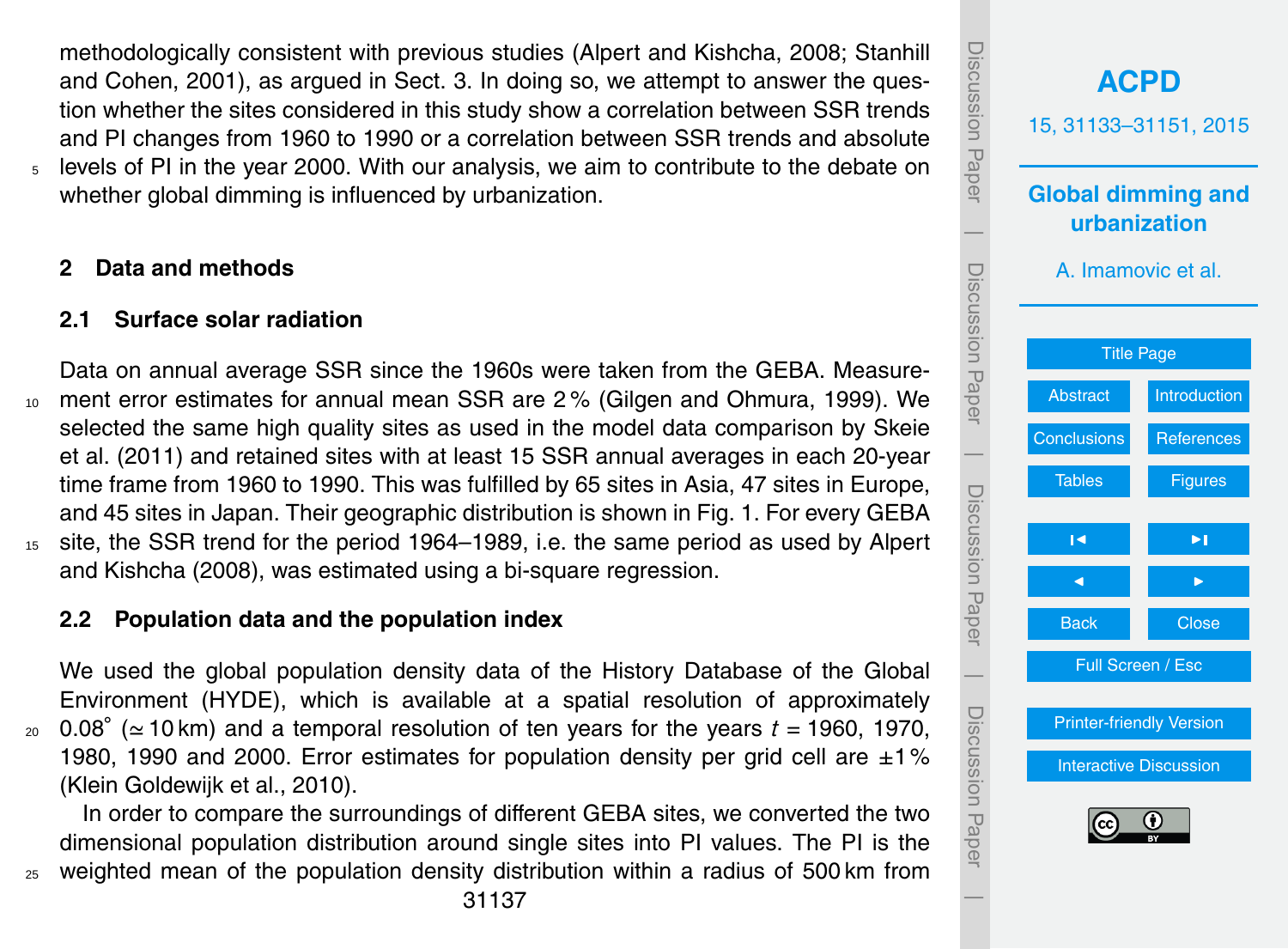the site: the weights are  $w_n(s, y) = 1/d(s, y)^n$  i.e. the inverse of the distance between the measurement site and the population density cell under consideration to the *n*th power. Rationals for the choice of *n* values for this study are explained further below in the text. The distance between a GEBA site at  $s = [\theta_s, \varphi_s]$  and the center of a nearby  $\epsilon$   $\epsilon$  cell at  $y = [\theta_y, \phi_y]$  with population density  $\rho(y, t)$  is denoted as  $d(s, y)$ . The distance is a function of the respective spherical coordinates  $\theta_s, \varphi_s, \theta_y,$  and  $\varphi_y$  and can be looked up in mathematical handbooks. For consistency, the population density in the 0.08◦ cell surrounding the site is weighted with  $1/d^n$ , where  $d$  denotes the spatial extent of the corresponding cell (approximately seven km for mid-latitude cells). We define the PI of <sup>10</sup> a GEBA site *s* at the time *t* as the sum of all weighted population density grid cells within the  $R = 500$  km surrounding of the site

$$
\mathsf{PI}(s,t) = \eta \sum_{y:\ d(s,y)\leq R} \frac{\rho(y,t)}{\sigma(s,y)^n}.\tag{1}
$$

With the following definition of the normalization factor *η*:

$$
\eta = \frac{1}{\rho_0 \cdot \sum_{y: d(s,y) \leq R} \frac{1}{d(s,y)^n}}
$$

<sup>15</sup> the PI becomes dimensionless and equals one for a fictitious site surrounded by a constant population density of  $\rho_0$  = 10 km<sup>-2</sup>. The value  $R$  = 500 km is chosen to reflect the finite lifetime and hence finite diffusion distance of aerosols and is obtained if one assumes a typical lifetime of 2 days at an average diffusion speed of *v* = 3 m s<sup>−1</sup>. We repeated the analysis for PIs with  $R = 750$  km and  $R = 1000$  km and found no significant <sup>20</sup> differences in the results.

The weighting  $1/d(s, y)^n$  mimics a simple aerosol transport and diffusion model. By setting  $n = 0$  one assumes undiluted transport of all aerosols to the site. For  $n = 3$ pure diffusion of a tracer in three-dimensional space is assumed. Given these two bounds for *n*, we used the set *n* = 1,2,3 to calculate PIs. Note that for small *n*, all cells



(2)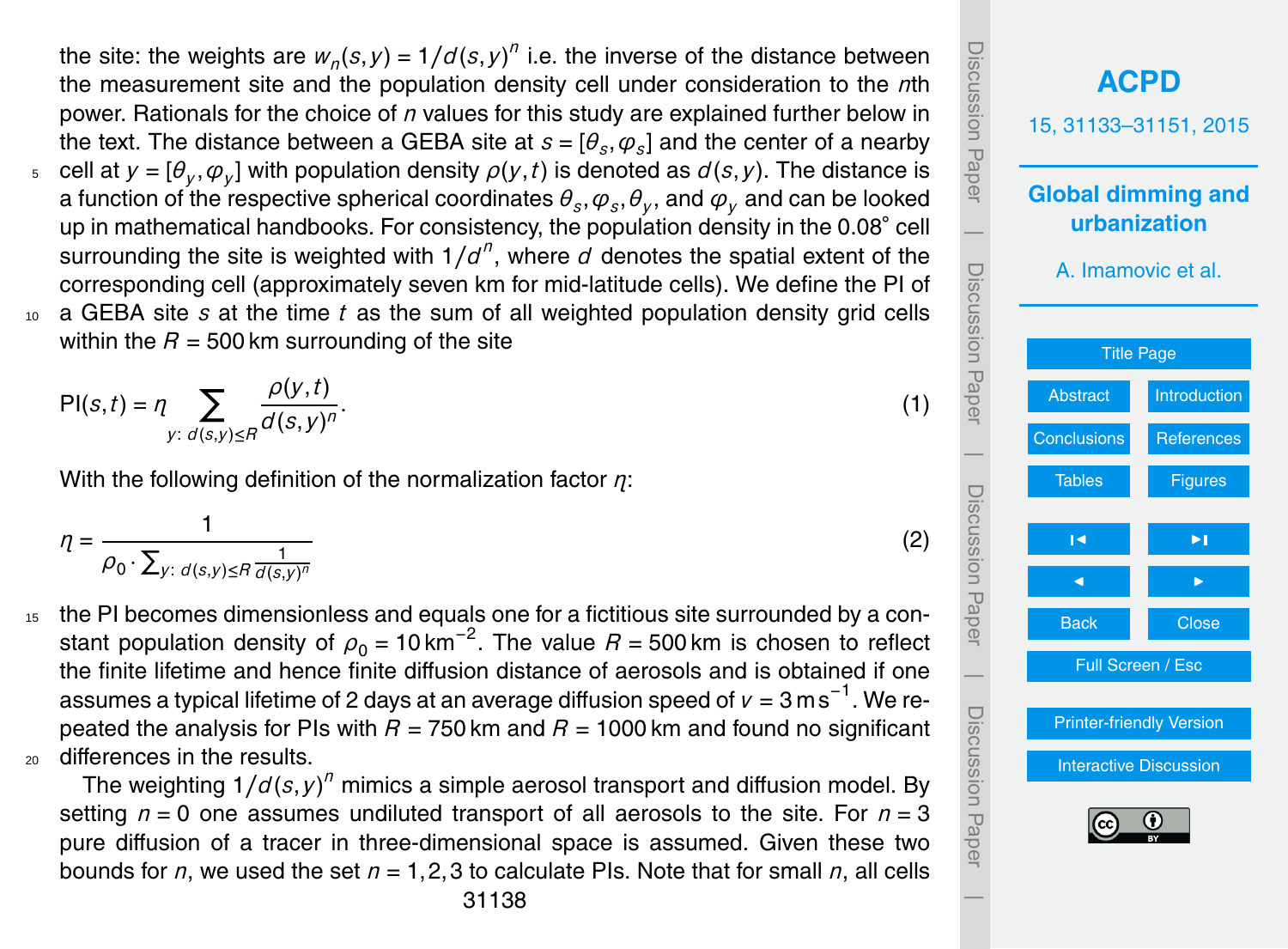<span id="page-6-0"></span>in the surrounding of the GEBA contribute almost equally to the PI, as they receive almost equal weight. This can be seen mathematically as *w<sup>n</sup>* approaches unity for decreasing *n*. More precisely, a small  $n \approx 0$  together with a small *R* corresponds to previous studies that only used the unweighted population density in the one degree <sup>5</sup> cell containing the site [\(Alpert and Kishcha,](#page-10-0) [2008\)](#page-10-0). For increasing *n* the weight factors converge to a *δ*-function (which is zero everywhere except for the cell that contains the site), the PI for large *n* carries mainly information on the closest settlements. The scaling parameter  $n$  is thus a control parameter, that enables us to test the relative importance of aerosol travel distances.

#### <sup>10</sup> **3 Results**

For each GEBA site analysed in this study the PIs for *n* = 1,2,3 and for the years  $t = 1960$ , 1970, 1980, 1990, and 2000 were calculated. The PIs of the GEBA sites averaged within the three regions Asia, Europe and Japan generally increased from 1960 to 2000 for *n* = 1,2, and 3 (Fig. 2). The 65 sites in Asia showed an average PI <sup>15</sup> increase of 85 % from 1960 to 2000. The average increase in PI for the sites in Japan is 20–30 %, while the increase was slightly smaller for the European sites. The European sites had both the smallest average increase in PI and the lowest absolute PI (except in 1960 for *n* = 1). The average increase of PI of the sites in Europe and in Japan was similar for  $n = 2.3$  (similar slopes), while the absolute average PI was greater for the <sup>20</sup> Japanese sites.

We investigated the impact of urbanization on SSR trends during the dimming period by calculating the correlation coefficients for SSR trends from 1964 to 1989 vs. the PI change from 1960–1990 (Fig. 3), and vs. the absolute PI in the year 2000 (Fig. 4).

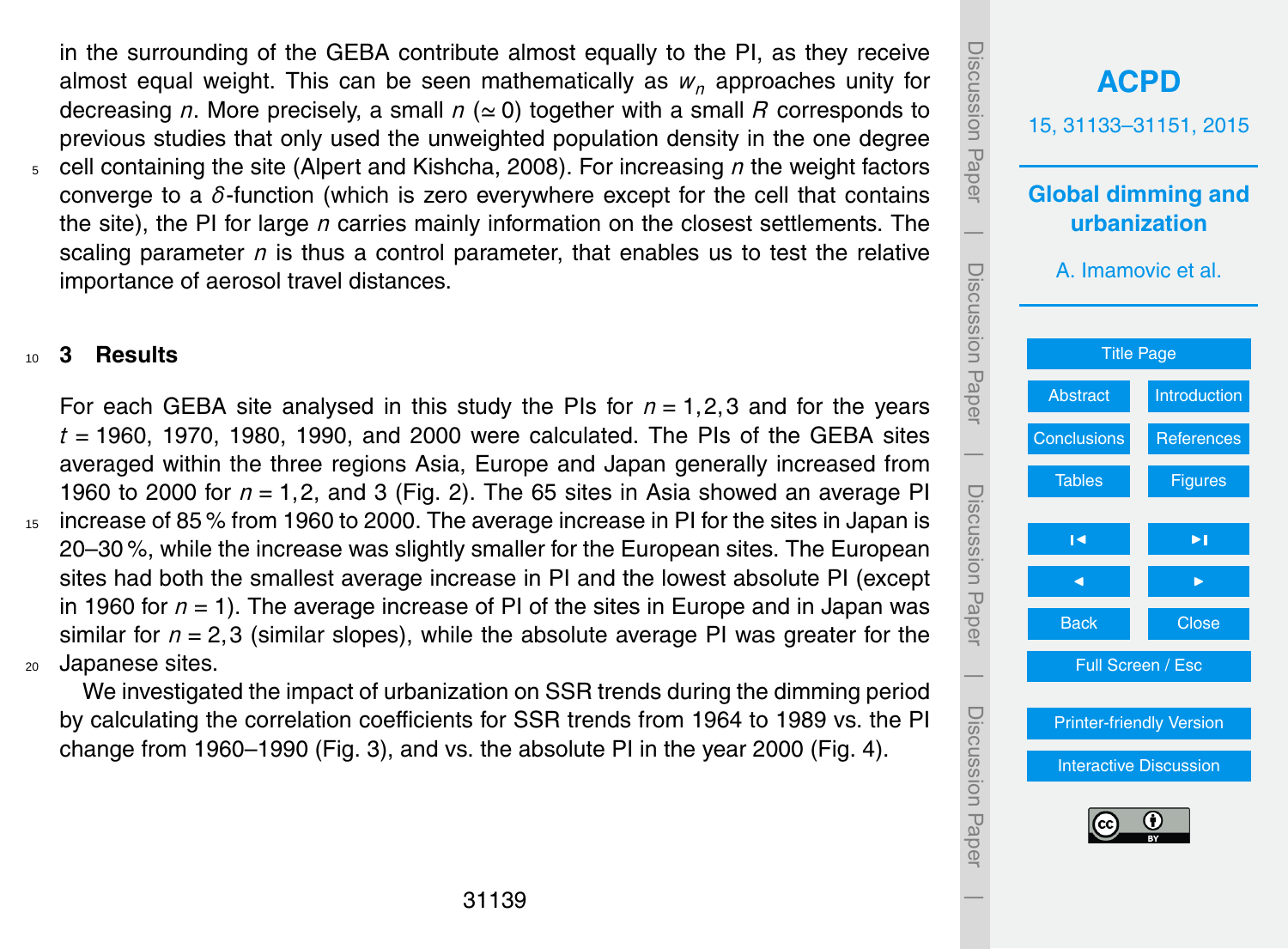# **3.1 Europe and Japan**

The results for the sites in Europe and Japan are discussed together since they show similar features (second and third row in Fig. 3). The European sites underwent the weakest decrease in SSR (over the time period from 1964 to 1989) with a group av-<sub>5</sub> erage of –0.17 Wm<sup>-2</sup> yr<sup>−1</sup>. The largest decrease measured at a site in the European group was -0.56 W m<sup>-2</sup> yr<sup>-1</sup>. The average decrease in SSR for the group of Japanese GEBA sites was -0.30 Wm<sup>-2</sup> yr<sup>-1</sup> The maximum dimming in the group of Japanese sites was -1.44 Wm<sup>-2</sup> yr<sup>-1</sup>. The correlations between SSR trends and PI changes (Fig. 3) for the sites in Europe and Japan are positive and smaller than 0.33 for any <sup>10</sup> choice of the scaling parameter *n*. It is important to note that the correlation coefficients are not negative, as would be expected from an urbanization impact: SSR trends are actually less negative for larger PI change. They are significant at the 5 % level only for the *n* = 1 case in Europe, and for the *n* = 2,3 cases in Japan. As shown in Fig. 4 similar correlation coefficients as in Fig. 3 emerge, when we take the PIs of the sites in year

<sup>15</sup> 2000 instead of the change in PI from 1960 to 1990. We obtained positive correlation coefficients at a significance level of 5 %, except for Japan for *n* = 1.

For the 47 European and 45 Japanese sites considered in this study, the SSR trends are not well explained by the respective change in population or the absolute population in 2000.

## <sup>20</sup> **3.2 China and Russia**

The largest group-averaged SSR trends (–0.55  $\textsf{W}\,\textsf{m}^{-2}\,\textsf{yr}^{-1}$ ) and the largest changes in PI were reached at the GEBA sites in Asia. Figure 3 shows the SSR trends and the PI changes of the sites. Correlation coefficients for the changes in PI vs. the SSR trends are −0.54, −0.41 and −0.42 for *n* = 1,2 and 3, respectively, as shown in the first <sup>25</sup> row of plots in Fig. 3. We obtain quantitatively similar correlation coefficients when we compare the SSR trends against the PI in the year 2000, instead of the PI change from 1960 to 1990 (Fig. 4). Note that the largest dimming of approximately -2.0 Wm<sup>-2</sup> yr<sup>-1</sup>

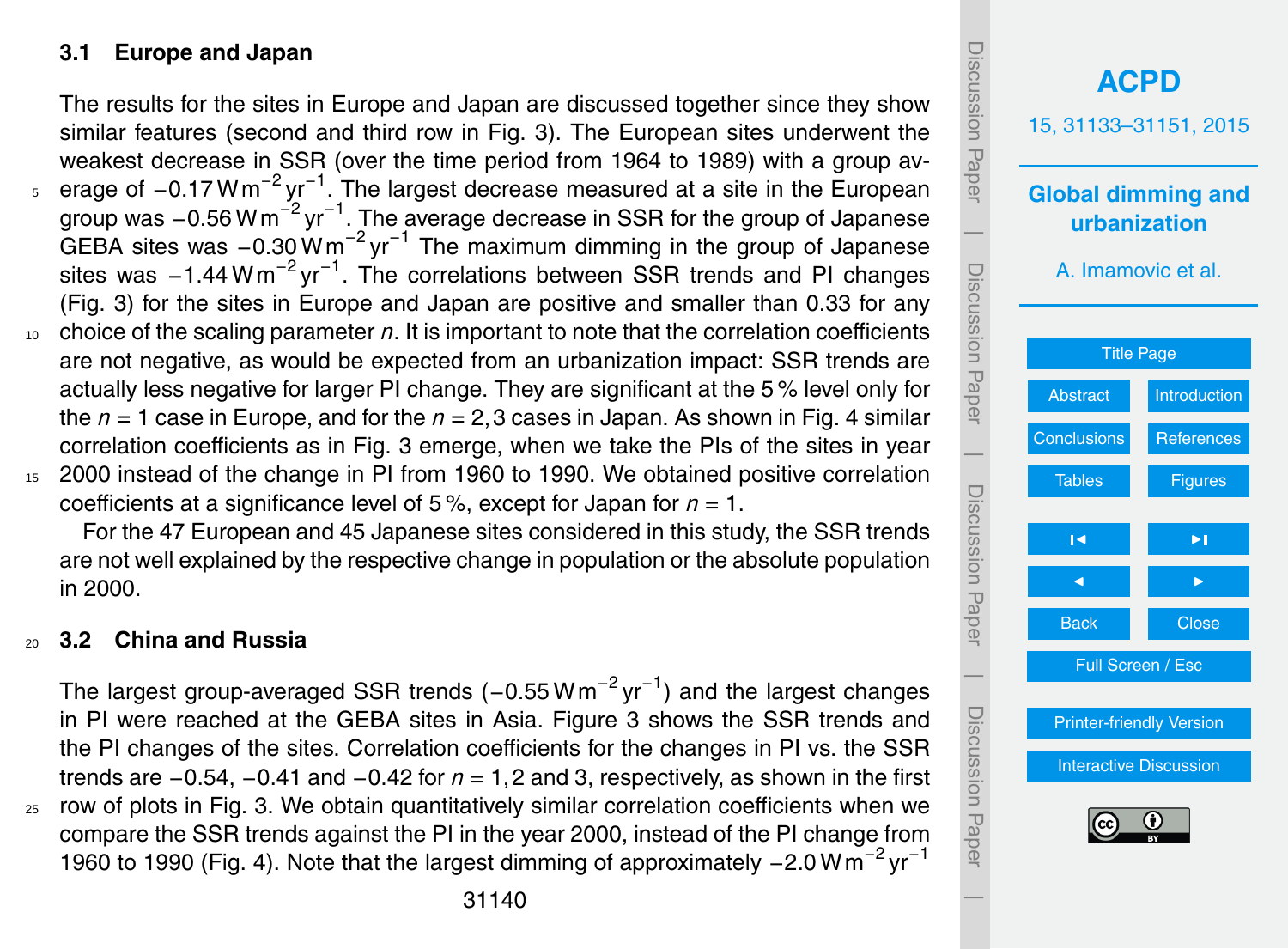<span id="page-8-0"></span>(lowest point in row 1 of Figs. 3 and 4) does not coincide with the site that exhibited the largest PI change or the largest PI in the year 2000. The correlation coefficients for the 30 right-most points in Fig. 3, i.e. the sites that underwent the greatest increase in PI, and correlation coefficients for the 30 left-most points, i.e. the sites with the smallest  $5$  increase in PI, are both around  $ρ = -0.30$ .

We split the group of the 65 Asian sites further into the 39 Chinese sites and 26 non-Chinese, mostly Russian (22) GEBA sites (Fig. 5) and repeated the above analysis. As above, the correlation coefficients in these subgroups are quantitatively the same whether one takes the PI change from 1960 to 1990 or the PI in the year 2000 as <sup>10</sup> an indicator for urbanization. The correlation coefficients for the non-Chinese sites are significant at the 1 % level and range between −0.5 and −0.63, while for the Chinese sites the correlation coefficients range between −0.33 and −0.35 and are significant at the 5 % level.

Similar correlation coefficients for the sites in Asia, Europe and Japan (as docu-<sup>15</sup> mented above) are found when the unweighted population density in the year 2000 in the 0.08◦ cell surrounding the GEBA site is compared against the SSR trends. Figure 6 shows that these correlation coefficients are very close to the corresponding correlation coefficients when the *n* = 3 PIs in the year 2000 are used instead (third column in Fig. 4). An explanation for this can be found in Sect. [2.](#page-4-0)

## <sup>20</sup> **4 Discussions and conclusions**

Some studies argued that the observed negative SSR trends during the global dimming period from the 1960s to the 1980s are restricted to urban areas. In order to assess the urbanization impact on SSR, previous studies used spatially explicit population density data in the one degree cell surrounding the site in the year 2000 [\(Alpert and Kishcha,](#page-10-0) <sup>25</sup> [2008;](#page-10-0) [Stanhill and Cohen,](#page-11-0) [2001\)](#page-11-0). We extended these studies by comparing the PI change from 1960 to 1990 of individual sites, calculated from a ten times finer resolved population data set, against the SSR trend from 1964 to 1989 (i.e. the same period as

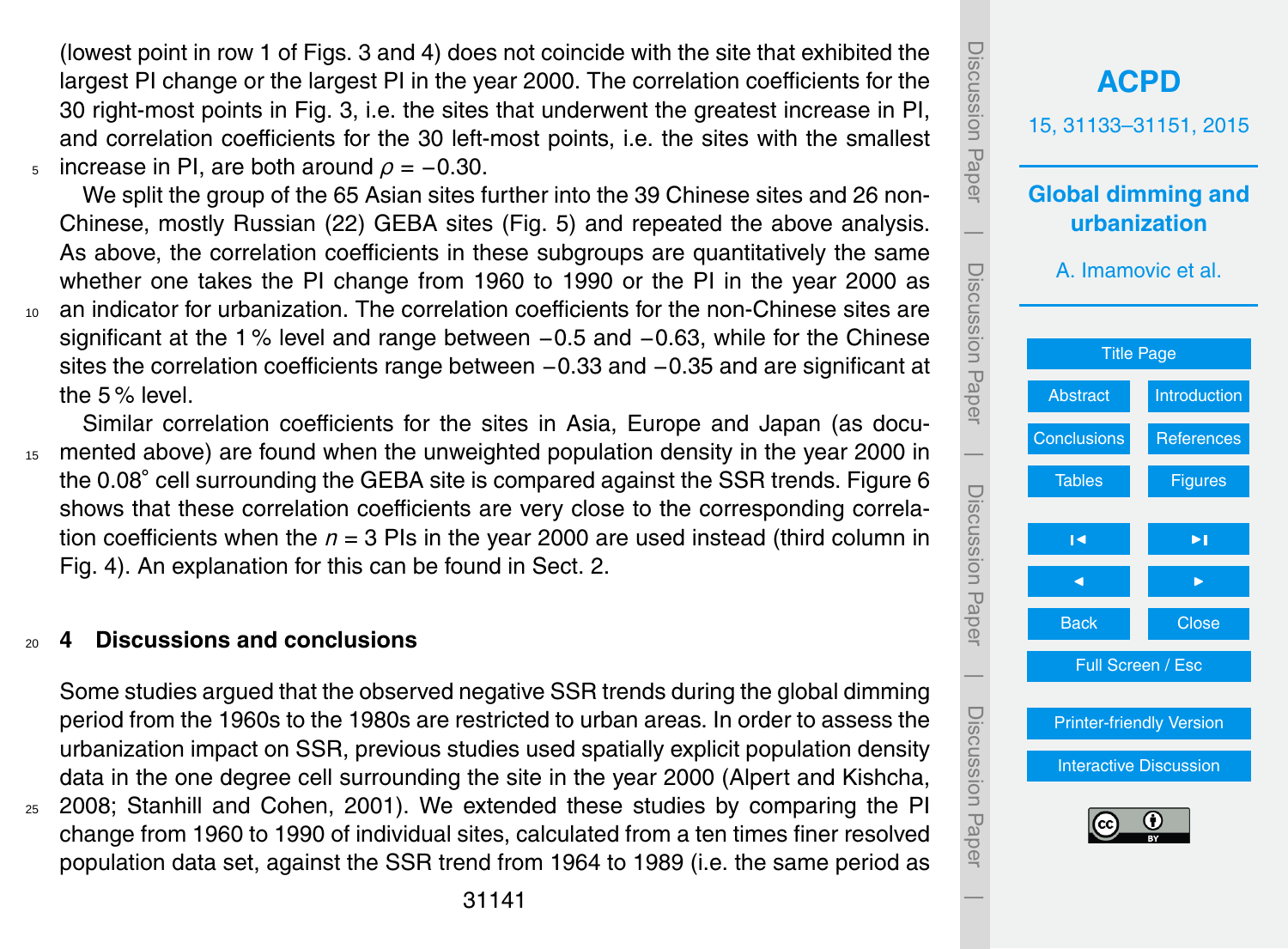<span id="page-9-0"></span>in [Alpert and Kishcha,](#page-10-0) [2008\)](#page-10-0). The PI of a GEBA site is the distance-weighted mean of the population distribution within a radius of 500 km from the site. Distance weights are used to mimic a simple aerosol diffusion model.

- Overall we found positive but insignificant correlation coefficients between the SSR <sup>5</sup> trends and the change in PIs from 1960 to 1990 for the GEBA sites in Europe and Japan. Note that an urbanization impact would require a negative correlation. We conclude for the groups of sites in Europe and Japan that urbanization measured as a population increase in the surrounding of the site does not go hand in hand with a stronger negative SSR trend. This is in line with the findings of [Stanhill and Cohen](#page-11-0) [\(2009\)](#page-11-0) for the <sup>10</sup> SSR measurement sites in Isreal, where SSR trends during the dimming period and
- the respective rates of change in population were found to be unrelated. Our findings for Europe and Japan are also consistent with the study by [Wang et al.](#page-11-0) [\(2014\)](#page-11-0), who showed that urbanization (inferred from night-time light data) had no discernible impact on the SSR trends.
- <sup>15</sup> On the contrary our findings for the 92 sites in Europe and Japan are not consistent with [Alpert and Kishcha](#page-10-0) [\(2008\)](#page-10-0), who exclusively focused on population density of the year 2000 as an urbanization indicator. The present study does not discern an urbanization impact for the sites in Europe and Japan, irrespective of the choice of indicators: PI changes from 1960 to 1990, absolute PI in the year 2000 or population density in
- $20$  the year 2000. In contrast to [Alpert and Kishcha](#page-10-0) [\(2008\)](#page-10-0) we furthermore avoided aggregating sites into two single urban and rural groups, as this may induce spurious biases in their average SSR trends due to the different geographical distribution of the sites in the two groups [\(Wang et al.,](#page-11-0) [2014\)](#page-11-0).

Unlike for the sites in Europe and Japan, the present study does not preculde an ur-<sup>25</sup> banization impact for the sites in Asia. The correlations for the 39 Chinese and 26 non-Chinese, mostly Russian sites are negative and significant at the 5 % level. The correlation coefficients (SSR trend vs. PI change from 1960 to 1990) for the non-Chinese sites in Asia are the largest found and range from −0.5 to −0.63. For the Chinese

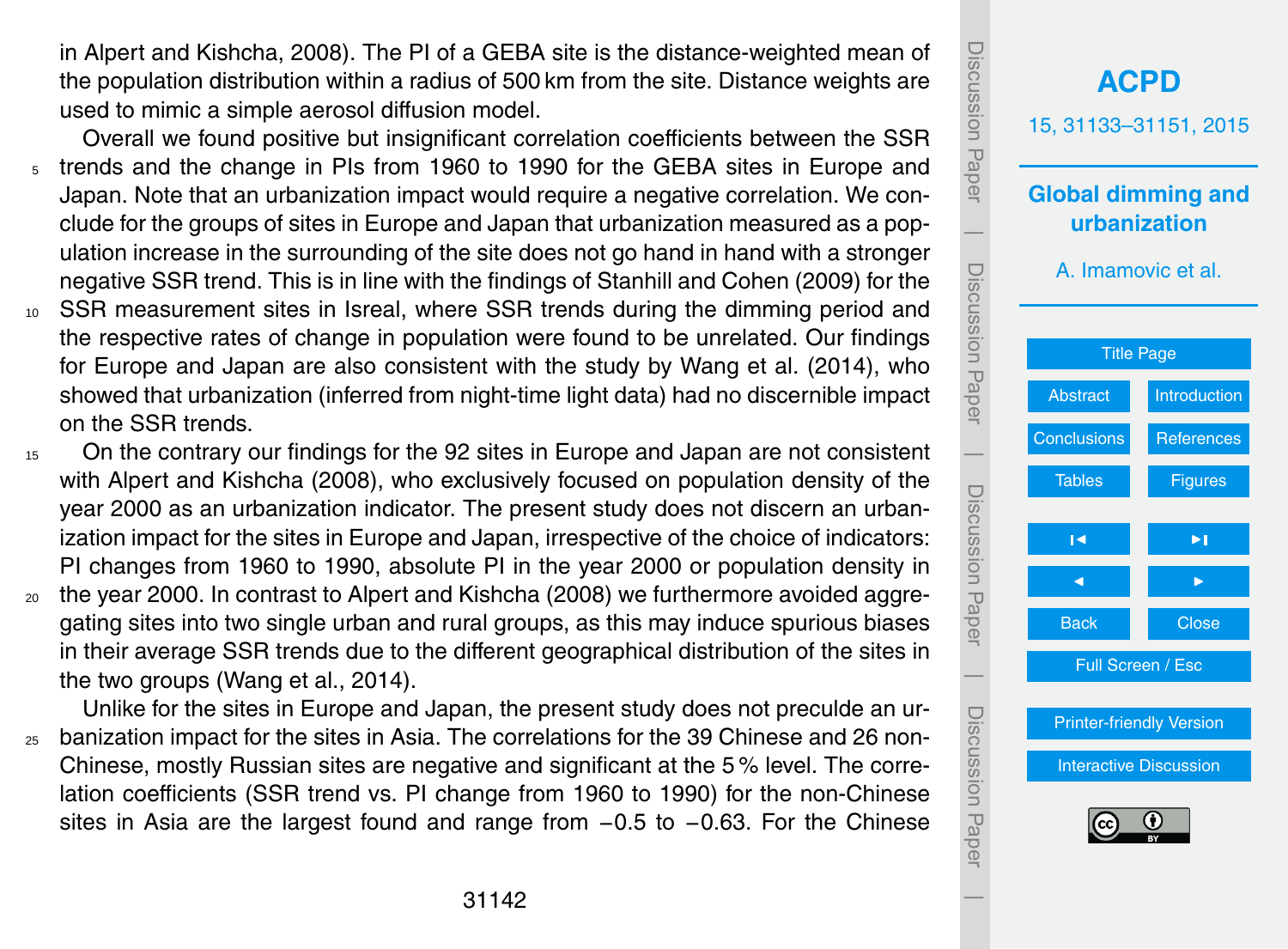<span id="page-10-0"></span>sites the correlation coefficients range between −0.3 to −0.34, while the average SSR trends there are stronger than in the group of non-Chinese sites in Asia.

Our findings suggest that changes in PI from 1960 to 1990 or absolute levels of PI in the year 2000 (and hence any crude use of population density) provide no convincing  $5$  evidence that global dimming is mostly an urban and hence local phenomenon for the sites in Europe and Japan. However, an urbanization effect for the sites in China and, particularly, for those in Russia cannot be ruled out. Further research is required to clarify the importance of urbanization for SSR trends during the dimming period.

# **Data availability**

<sup>10</sup> The SSR data and the population data used in this study are publicly accessible. They were taken from <www.geba.ethz.ch> and [ftp://ftp.pbl.nl/hyde/,](ftp://ftp.pbl.nl/hyde/) respectively.

*Acknowledgements.* We thank Gunnar Myhre for the discussions that motivated this study. K. Tanaka is funded by a Marie Curie Intra-European Fellowship within the 7th European Community Framework Programme (Proposal N◦ 255568 under FP7-PEOPLE-2009-IEF).

## <sup>15</sup> **References**

Alpert, P. and Kishcha, P.: Quantification of the effect of urbanization on solar dimming, Geophys. Res. Lett., 35, L08801, doi[:10.1029/2007GL033012,](http://dx.doi.org/10.1029/2007GL033012) 2008. [31135,](#page-2-0) [31136,](#page-3-0) [31137,](#page-4-0) [31139,](#page-6-0) [31141,](#page-8-0) [31142](#page-9-0)

Gilgen, H. and Ohmura, A.: The global energy balance archive, B. Am. Meteorol. Soc., 80, <sup>20</sup> 831–850, doi[:10.1175/1520-0477\(1999\)080<0831:TGEBA>2.0.CO;2,](http://dx.doi.org/10.1175/1520-0477(1999)080<0831:TGEBA>2.0.CO;2) 1999. [31134,](#page-1-0) [31137](#page-4-0)

Gilgen, H., Wild, M., and Ohmura, A.: Means and trends of shortwave irradiance at the surface estimated from global energy balance archive data, J. Climate, 114, 2042–2061, doi[:10.1175/1520-0442-11.8.2042,](http://dx.doi.org/10.1175/1520-0442-11.8.2042) 1998. [31134,](#page-1-0) [31136](#page-3-0)

Klein Goldewijk, K., Beusen, A., and Janssen, P.: Long-term dynamic modeling of global pop-

<sup>25</sup> ulation and built-up area in a spatially explicit way: HYDE 3.1, Holocene, 20, 565–573, doi[:10.1177/0959683609356587,](http://dx.doi.org/10.1177/0959683609356587) 2010. [31137](#page-4-0)

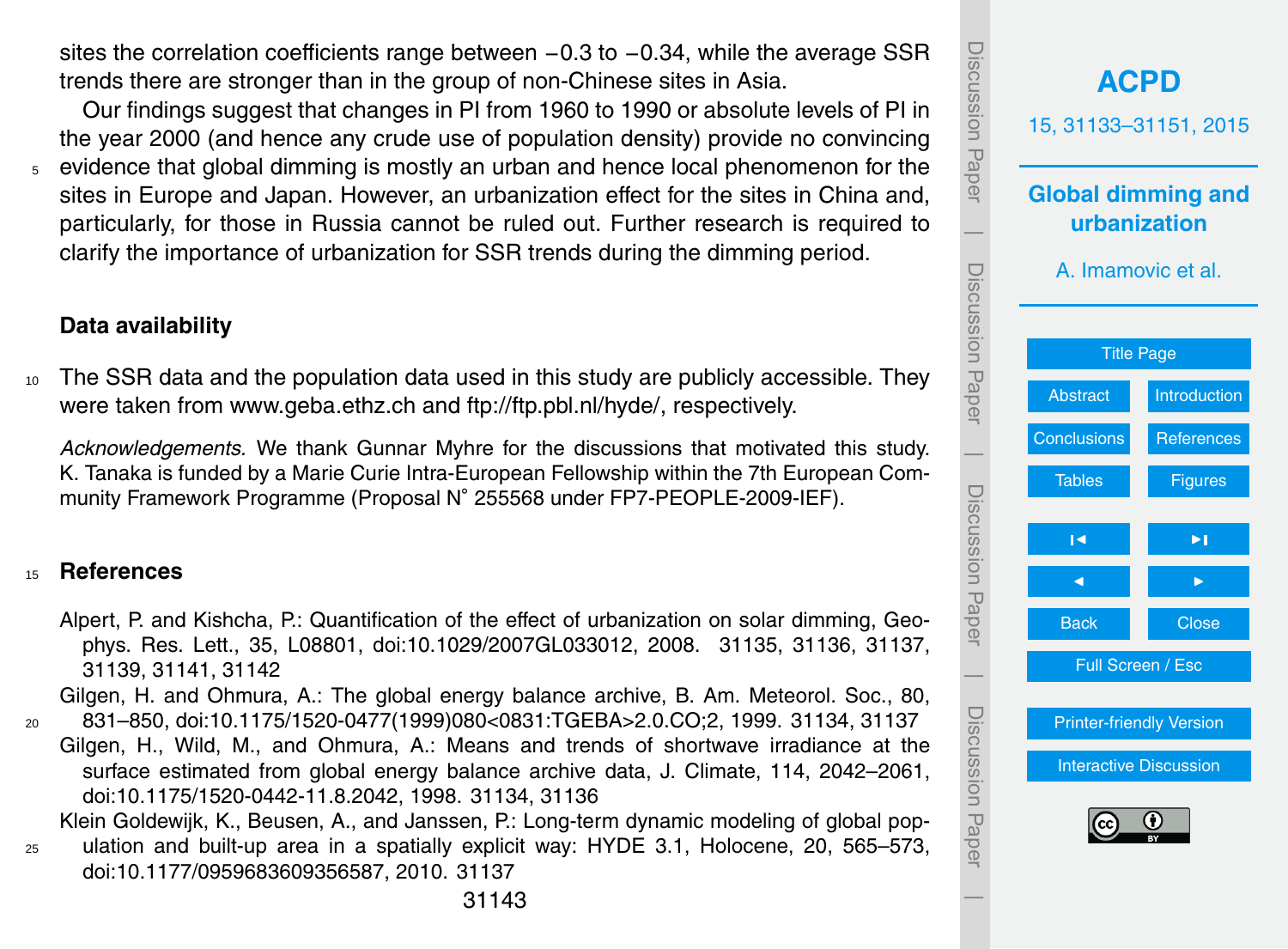<span id="page-11-0"></span>Liepert, B. G.: Observed reductions of surface solar radiation at sites in the United States and worldwide from 1961 to 1990, Geophys. Res. Lett., 29, 61.1–61.4, doi[:10.1029/2002GL014910,](http://dx.doi.org/10.1029/2002GL014910) 2002. [31135](#page-2-0)

Liley, J. B.: New Zealand dimming and brightening, J. Geophys. Res., 114, D00D10, <sup>5</sup> doi[:10.1029/2008JD011401,](http://dx.doi.org/10.1029/2008JD011401) 2009. [31135](#page-2-0)

Norris, J. R. and Wild, M.: Trends in aerosol radiative effects over Europe inferred from observed cloud cover, solar "dimming," and solar "brightening", J. Geophys. Res., 112, D08214, doi[:10.1029/2006JD007794,](http://dx.doi.org/10.1029/2006JD007794) 2007. [31135](#page-2-0)

Ohmura, A.: Observed decadal variations in surface solar radiation and their causes, J. Geo-<sup>10</sup> phys. Res., 114, D00D05, doi[:10.1029/2008JD011290,](http://dx.doi.org/10.1029/2008JD011290) 2009. [31135](#page-2-0)

Ohmura, A. and Lang, H.: Secular variation of global radiation in Europe, in: IRS'88: Current Problems in Atmospheric Radiation, edited by: Lenoble, J. and Geleyn, J.-F., A. Deepak, Hampton, VA, 298–301, 1989. [31134](#page-1-0)

Skeie, R. B., Berntsen, T. K., Myhre, G., Tanaka, K., Kvalevåg, M. M., and Hoyle, C. R.: An-

- 15 thropogenic radiative forcing time series from pre-industrial times until 2010, Atmos. Chem. Phys., 11, 11827–11857, doi[:10.5194/acp-11-11827-2011,](http://dx.doi.org/10.5194/acp-11-11827-2011) 2011. [31137](#page-4-0)
- Stanhill, G. and Cohen, S.: Global dimming: a review of the evidence for a widespread and significant reduction in global radiation with discussion of its probable causes and possible agricultural consequences, Agr. Forest Meteorol., 107, 255–278, doi[:10.1016/S0168-](http://dx.doi.org/10.1016/S0168-1923(00)00241-0) <sup>20</sup> [1923\(00\)00241-0,](http://dx.doi.org/10.1016/S0168-1923(00)00241-0) 2001. [31135,](#page-2-0) [31136,](#page-3-0) [31137,](#page-4-0) [31141](#page-8-0)
	- Stanhill, G. and Cohen, S.: Solar radiation changes in Japan during the 20th century: evidence from sunshine duration measurements, J. Meteorol. Soc. Jpn., 86, 57–67, doi[:10.2151/jmsj.86.57,](http://dx.doi.org/10.2151/jmsj.86.57) 2008. [31135](#page-2-0)

Stanhill, G. and Cohen, S.: Is solar dimming global or urban? Evidence from mea-

<sup>25</sup> surements in Israel between 1954 and 2007, J. Geophys. Res., 114, 2156–2202, doi[:10.1029/2009JD011976,](http://dx.doi.org/10.1029/2009JD011976) 2009. [31142](#page-9-0)

- Wang, K., Ma, Q., Wang, X., and Wild, M.: Urban impacts on mean and trend of surface incident solar radiation, Geophys. Res. Lett., 41, 4664–4668, doi[:10.1002/2014GL060201,](http://dx.doi.org/10.1002/2014GL060201) 2014. [31136,](#page-3-0) [31142](#page-9-0)
- <sup>30</sup> Wild, M.: Global dimming and brightening: a review, J. Geophys. Res., 114, D00D16, doi[:10.1029/2008JD011470,](http://dx.doi.org/10.1029/2008JD011470) 2009. [31135](#page-2-0)

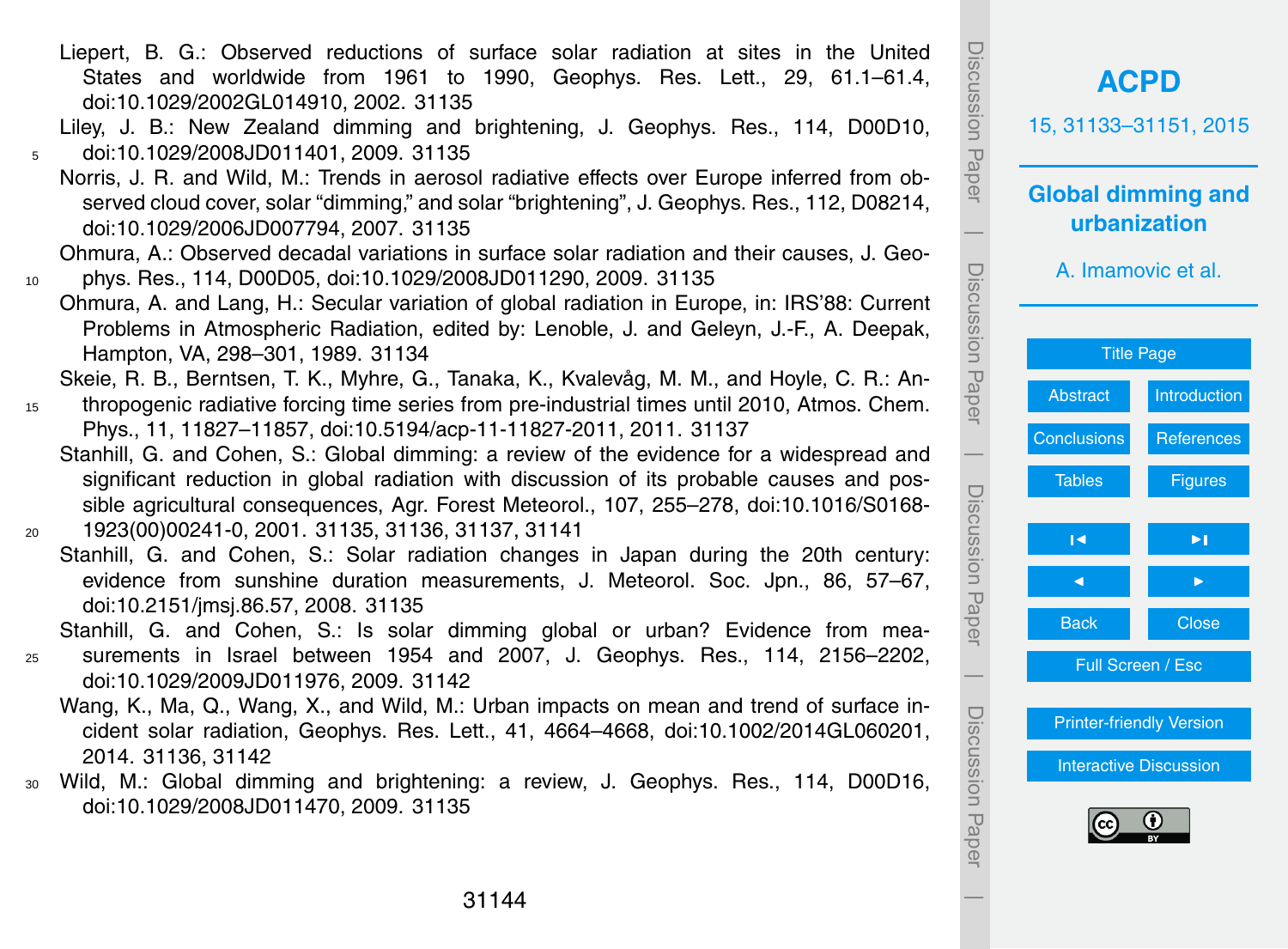<span id="page-12-0"></span>Wild, M., Gilgen, H., Roesch, A., Ohmura, A., Long, C. N., Dutton, E. G., Forgan, B., Kallis, A., Russak, V., and Tsevetkov, A.: From dimming to brightening: decadal changes in solar radiation at Earth's surface, Science, 308, 847–850, doi[:10.1126/science.1103215,](http://dx.doi.org/10.1126/science.1103215) 2005. [31135](#page-2-0)

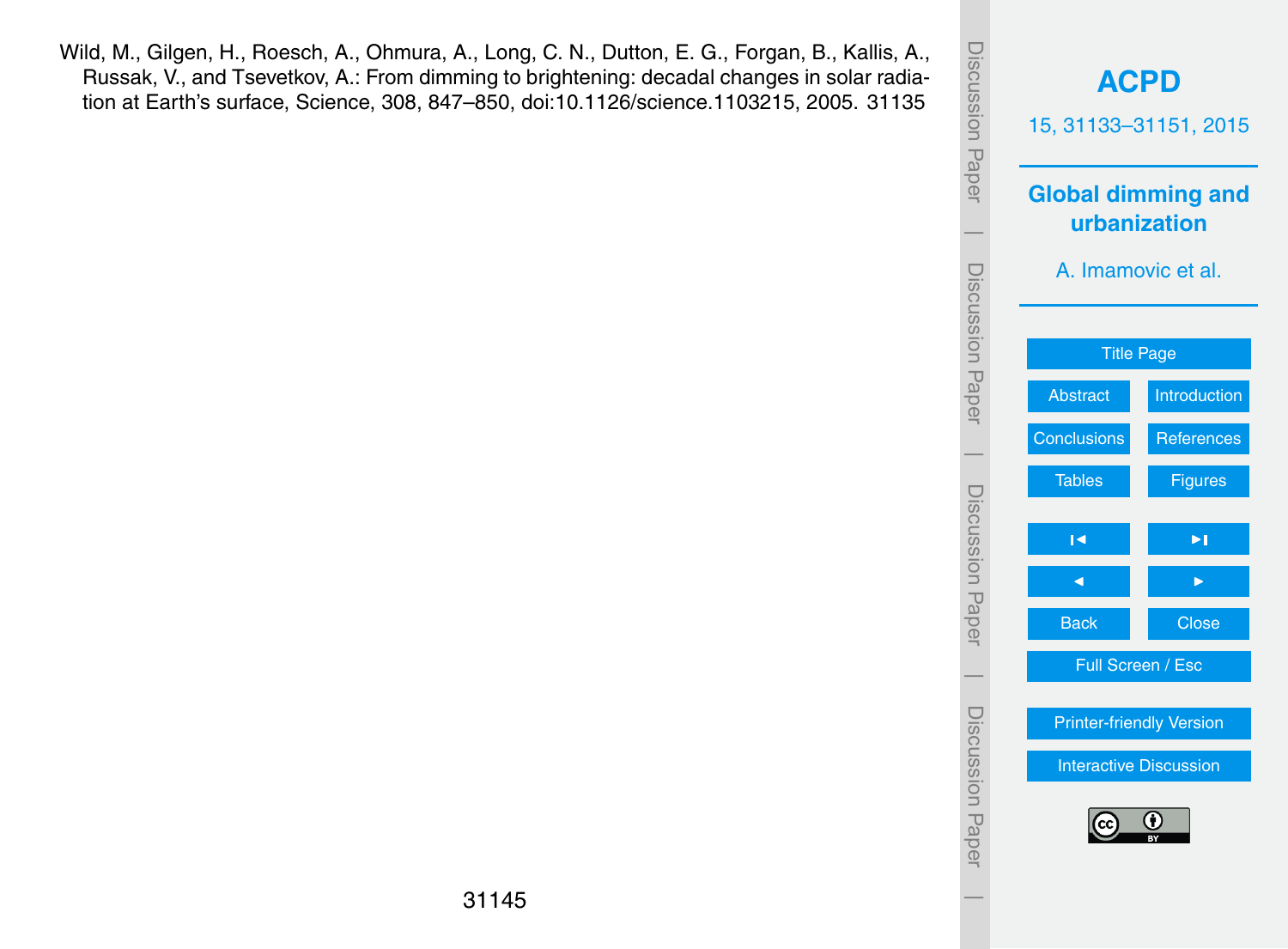<span id="page-13-0"></span>

Figure 1. Distribution of the 157 GEBA sites analysed in this study.: 65 Asian (green squares; 39 of these are Chinese), 47 European (blue circles) and 45 Japanese sites (red triangles).

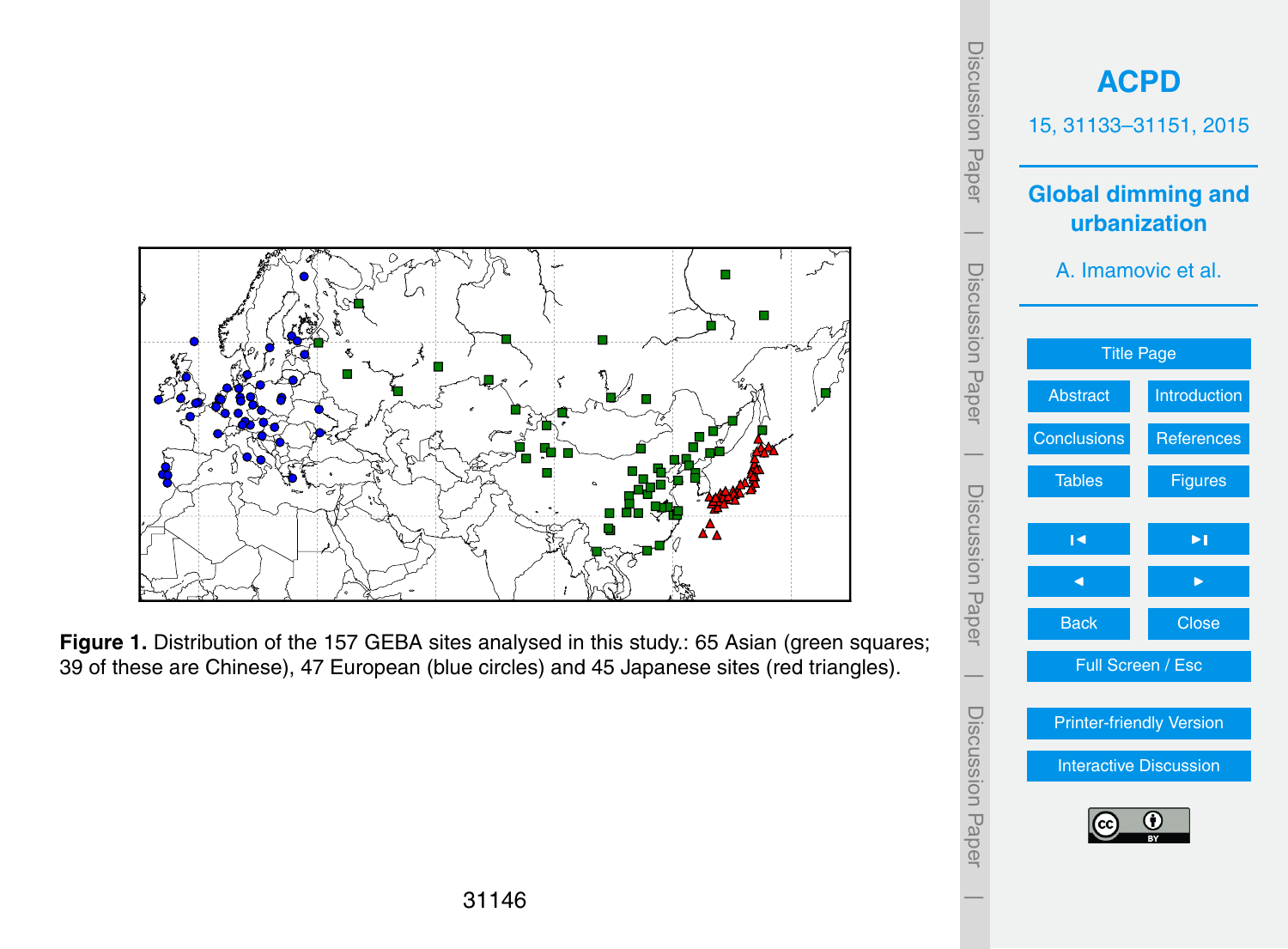

**Figure 2.** Evolutions of the region-averaged PIs of the sites in Asia, Europe and Japan for the scaling parameters  $n = 1, 2$  and 3 (from left to right).

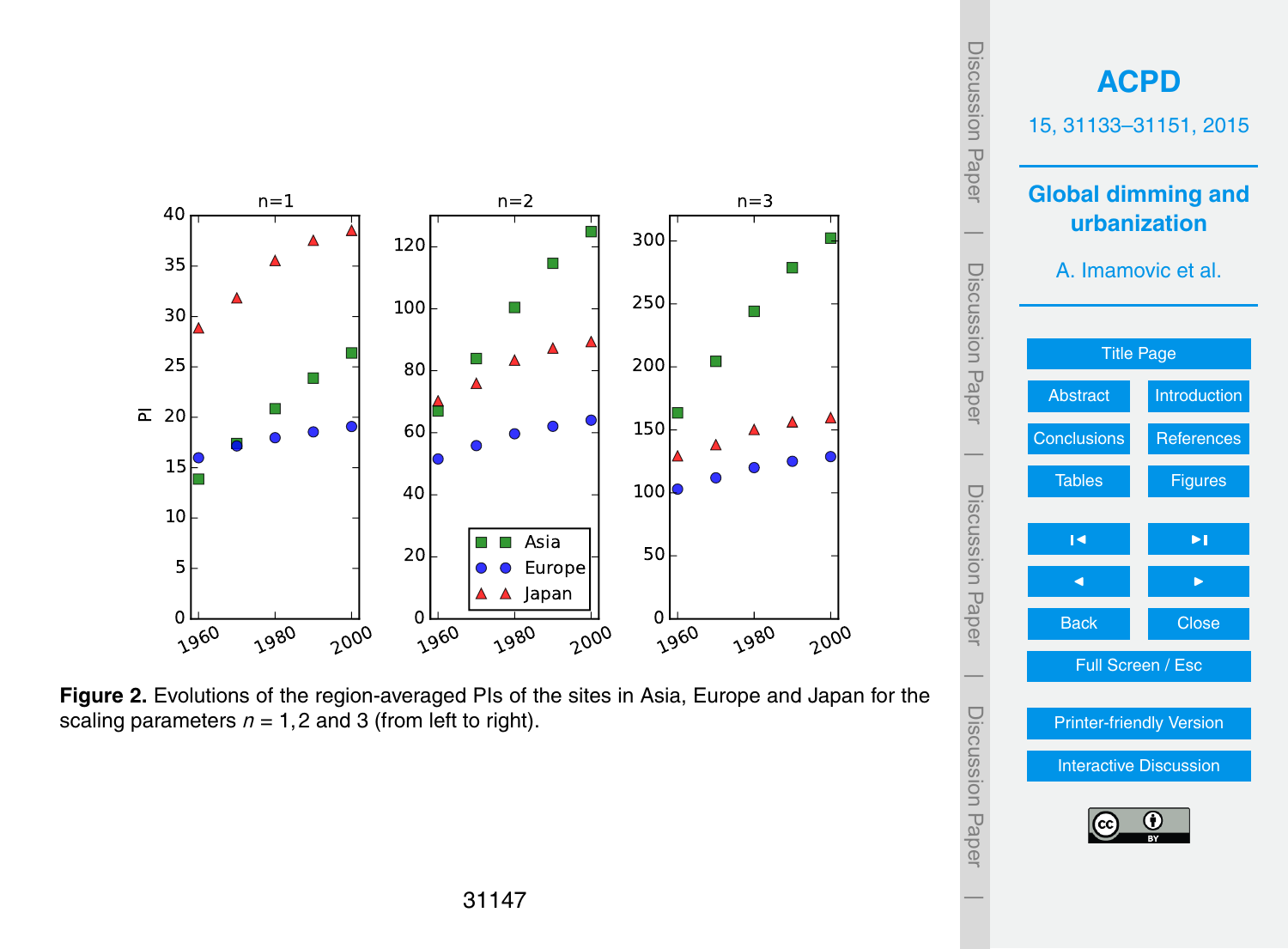

**Figure 3.** PI Change from 1960 to 1990 of the sites vs. the SSR trend from 1964 to 1989 for the three regions (top to bottom) and for the three scaling parameters *n* = 1,2,3 (left to right). The correlation coefficients are indicated within the panels. The <sup>∗</sup> indicates a significant correlation at the 5 % level. The dashed line separates positive and negative SSR trends.

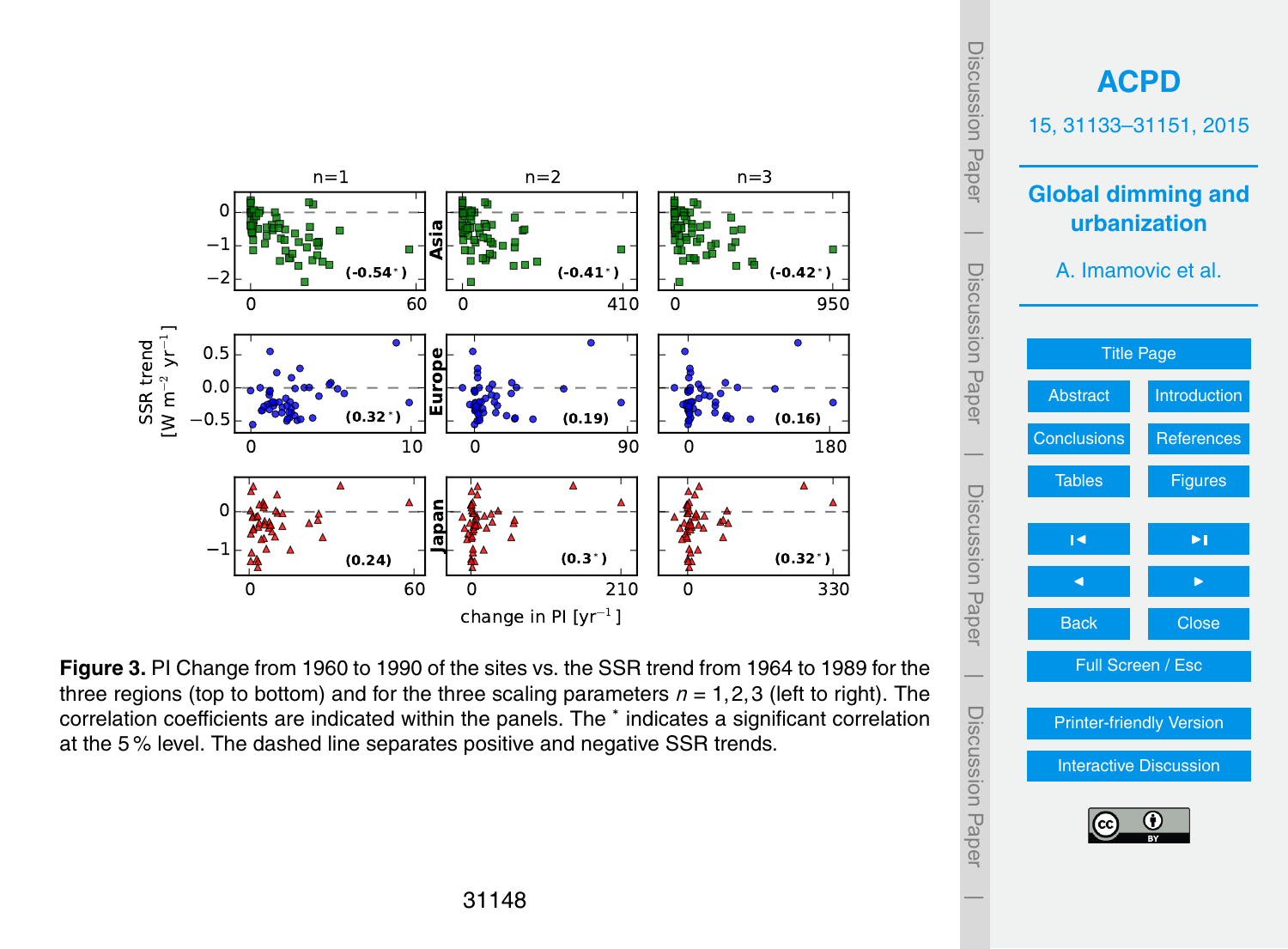

**Figure 4.** Same as in Fig. 3, but for the absolute PI of the sites in the year 2000 instead of the PI change from 1960–1990.

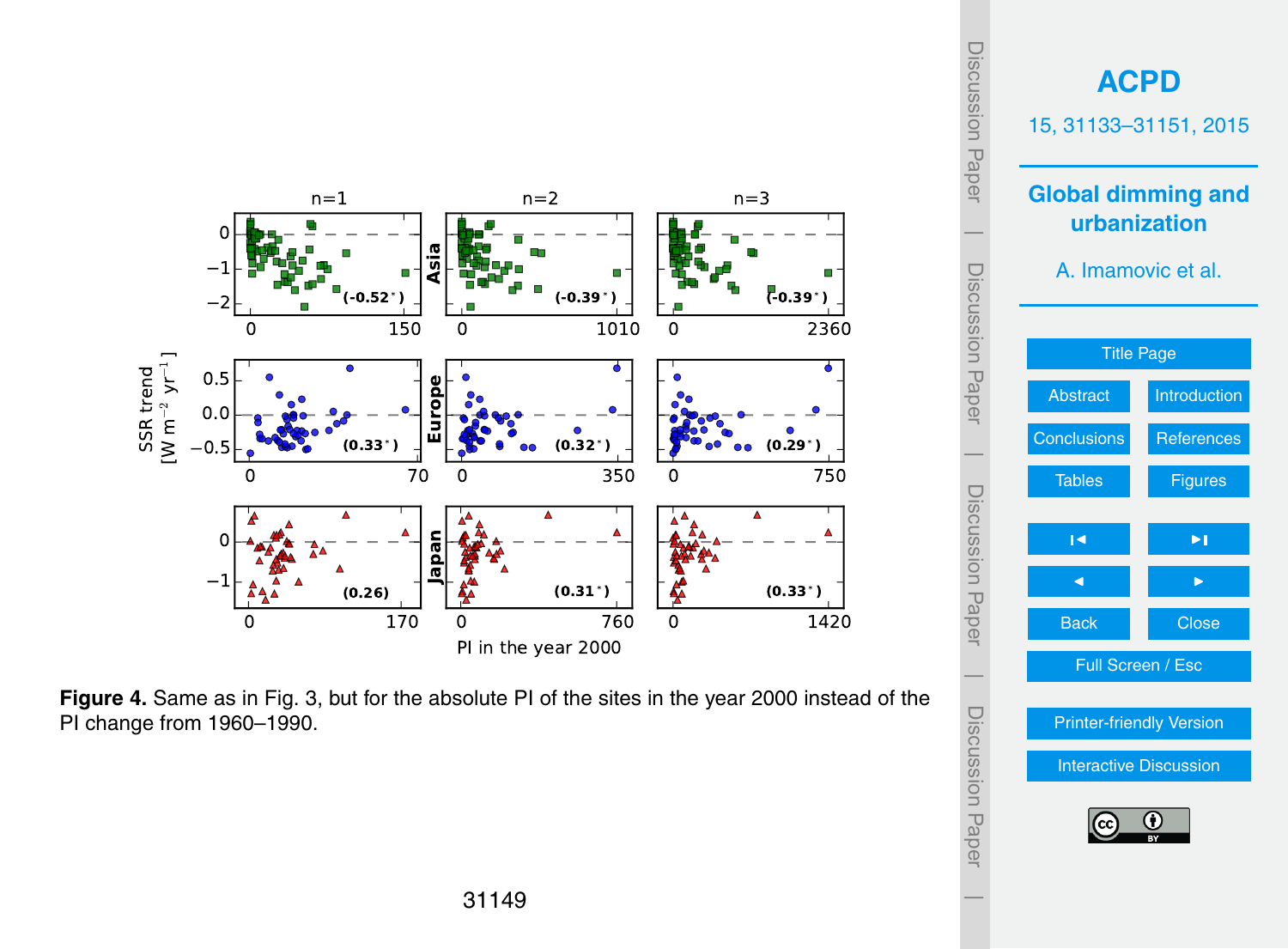

**Figure 5.** Further split of the 65 Asian sites into the 39 Chinese (darker green) and 26 Non-Chinese, mostly Russian (22) sites (lighter green). The first (second) row of plots shows the same as the first row in Fig. 3 (Fig. 4). The corresponding correlation coefficients are shown in the boxes. Significant correlations at the 5% (1%) level are indicated with a  $*$  ( $*$ ).